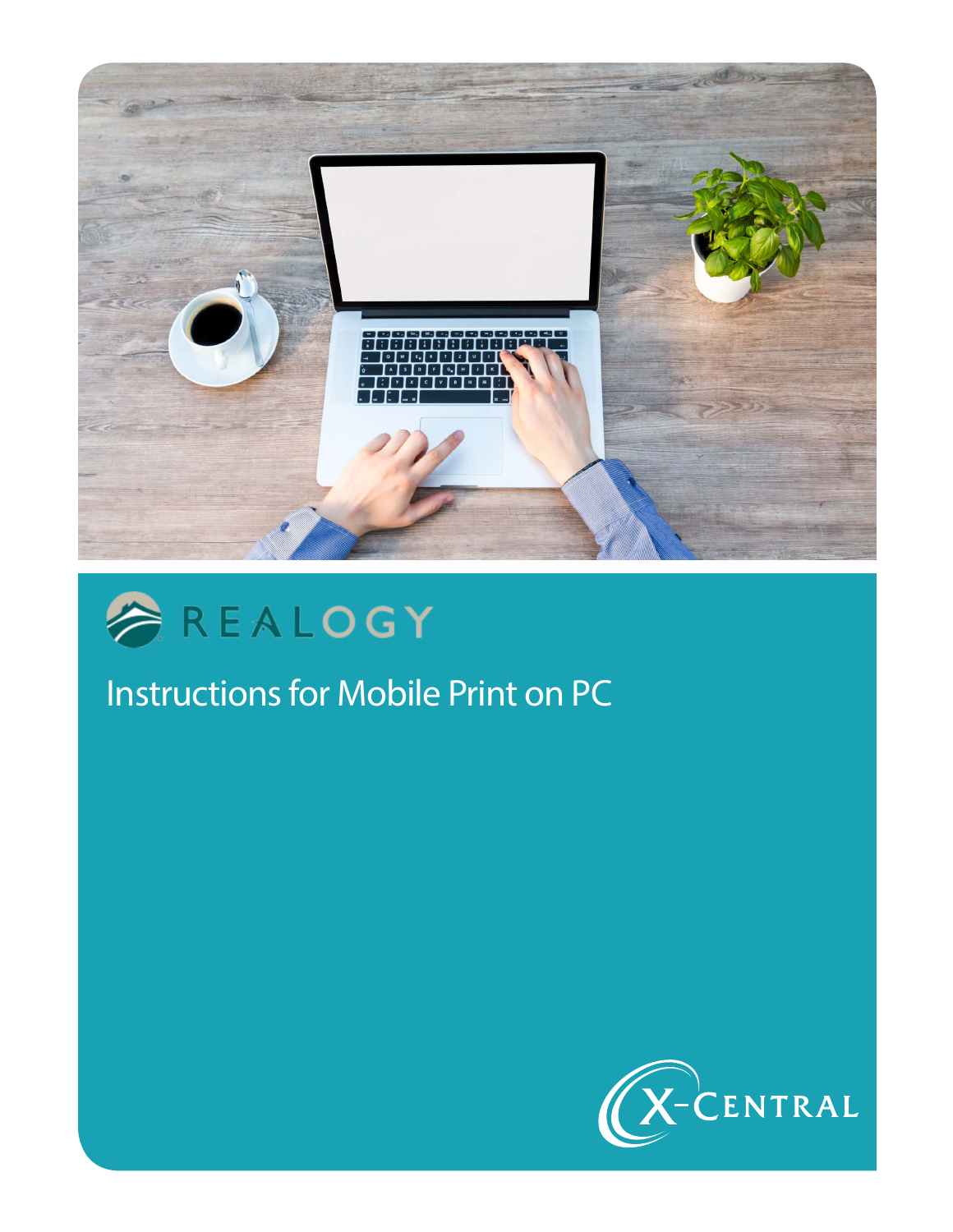## Instructional Summary - PC Printing

This document will support you in setting up PC Mobile Printing, cinstalling a PrintWhere Mobile Print driver on your PC, and creating a User account, so you will be ready to print.

T HIS IS A ONE TIME INSTALLATION FOR EACH PRINTER. ONCE COMPLETE, PRINTING IS SEAMLESS.

PrintWhere® is a Windows-based print subsystem that enables secure, remote printing from any Windows application using Windows Surface tablets, desktops or laptops. PrintWhere eliminates tedious printer configuration and enables users to print to printers on the network and off-network remote printers using one simple interface.

### System Requirements

PrintWhere has the following system requirements:

- Windows 7 or later 2GB RAM
- 1GB free disk space (more may be required if a large number of printer drivers are downloaded)

### Support

If you have an urgent matter, please contact the Realogy help desk: 877-NRT-HELP (877-678-4357)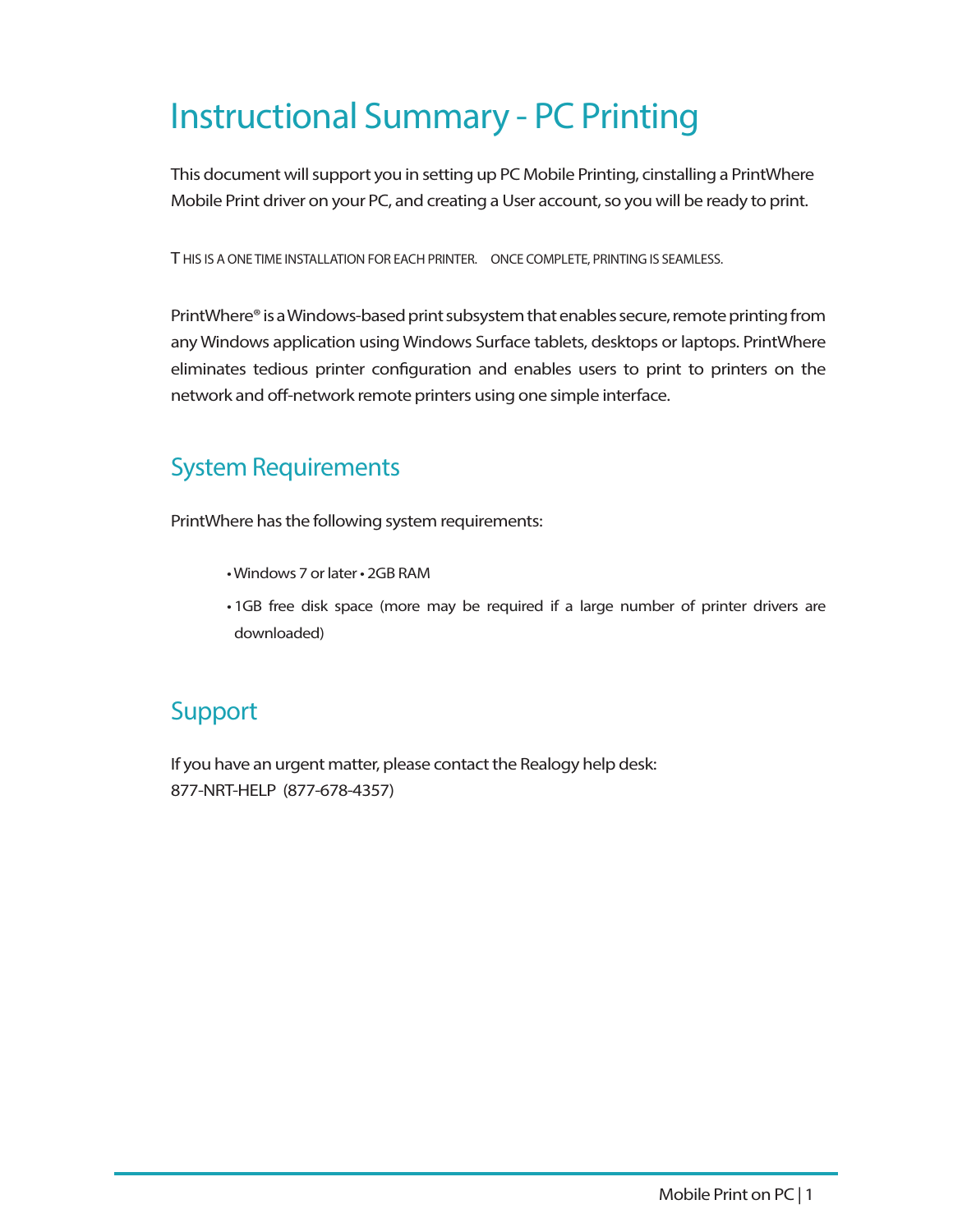## Installing Mobile Print on PC

Click download the PrintWhere driver at: http://dl.printeron.com/pwc/PWhere\_x64.exe

Install PrintWhere.64

|                     | Iser Account Control                                                            |                                                                    |                                            |  |  |
|---------------------|---------------------------------------------------------------------------------|--------------------------------------------------------------------|--------------------------------------------|--|--|
|                     | Do you want to allow the following program to make<br>changes to this computer? |                                                                    |                                            |  |  |
|                     |                                                                                 | Program name:<br>Verified publisher: PrinterOn Inc<br>File origin: | PWhere x64<br>Downloaded from the Internet |  |  |
| Yes<br>Show details |                                                                                 |                                                                    |                                            |  |  |
|                     |                                                                                 |                                                                    | Change when these notifications appear     |  |  |

Click Yes>Click Next>Accept License Agreement and Click Next > PrintWhere Driver will Install>Click Finish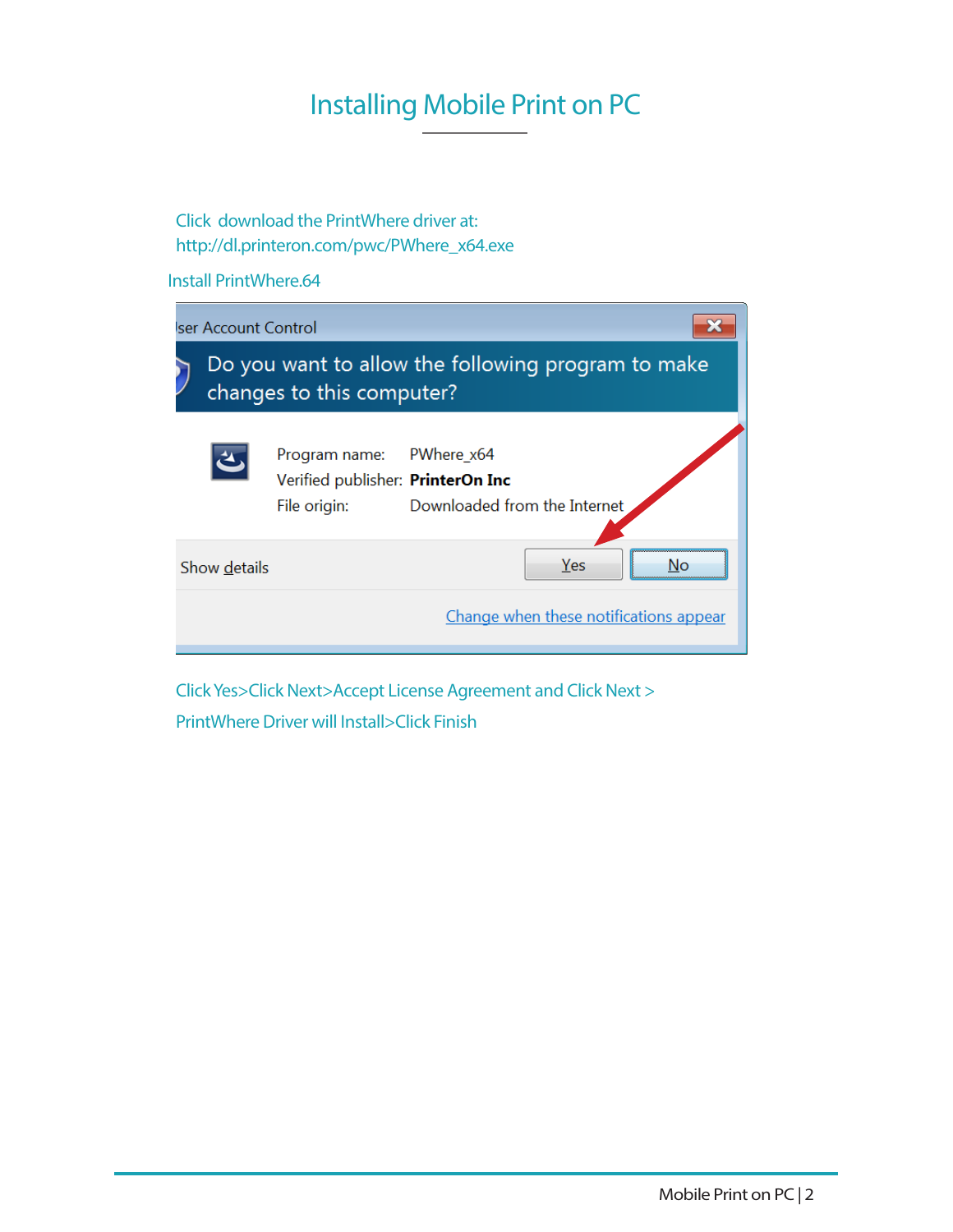| <b>Printer Installer</b>            |   |                            |
|-------------------------------------|---|----------------------------|
| PrintWhere 6.2                      |   |                            |
| $\blacktriangleleft$ Help           |   |                            |
| <b>A</b> PrintWhere Printer Manager |   |                            |
| Skype                               |   |                            |
| Startup                             |   |                            |
| <b>Back</b>                         |   |                            |
| Search programs and files           | Q | Shut down<br>$\rightarrow$ |

### Search for PrintWhere Driver or go to Programs>PrintWhere Printer Manager and select "PrintWhere Printer Manager"

| PrintWhere Printer Manager             |                                                                                          |                              | 冋<br>×<br>$\blacksquare$ |
|----------------------------------------|------------------------------------------------------------------------------------------|------------------------------|--------------------------|
| Keywords                               |                                                                                          |                              | Search                   |
|                                        | <b>Private Printers Only</b>                                                             |                              | <b>Advanced Search</b>   |
| <b>History</b>                         |                                                                                          | <b>Search Results</b>        |                          |
| Notes:                                 | There are no printers in the History list. Use Discovered or Search to select a printer. |                              |                          |
| These are your recently used printers. |                                                                                          |                              |                          |
|                                        |                                                                                          |                              |                          |
|                                        |                                                                                          |                              |                          |
|                                        |                                                                                          |                              |                          |
|                                        |                                                                                          |                              |                          |
|                                        |                                                                                          |                              |                          |
|                                        |                                                                                          |                              |                          |
|                                        |                                                                                          |                              |                          |
| 2 E<br>3 A                             |                                                                                          | Order by: Most Recently Used |                          |
|                                        | Search Preferences                                                                       | <b>Account Settings</b>      | Close                    |

Select "Search Preferences"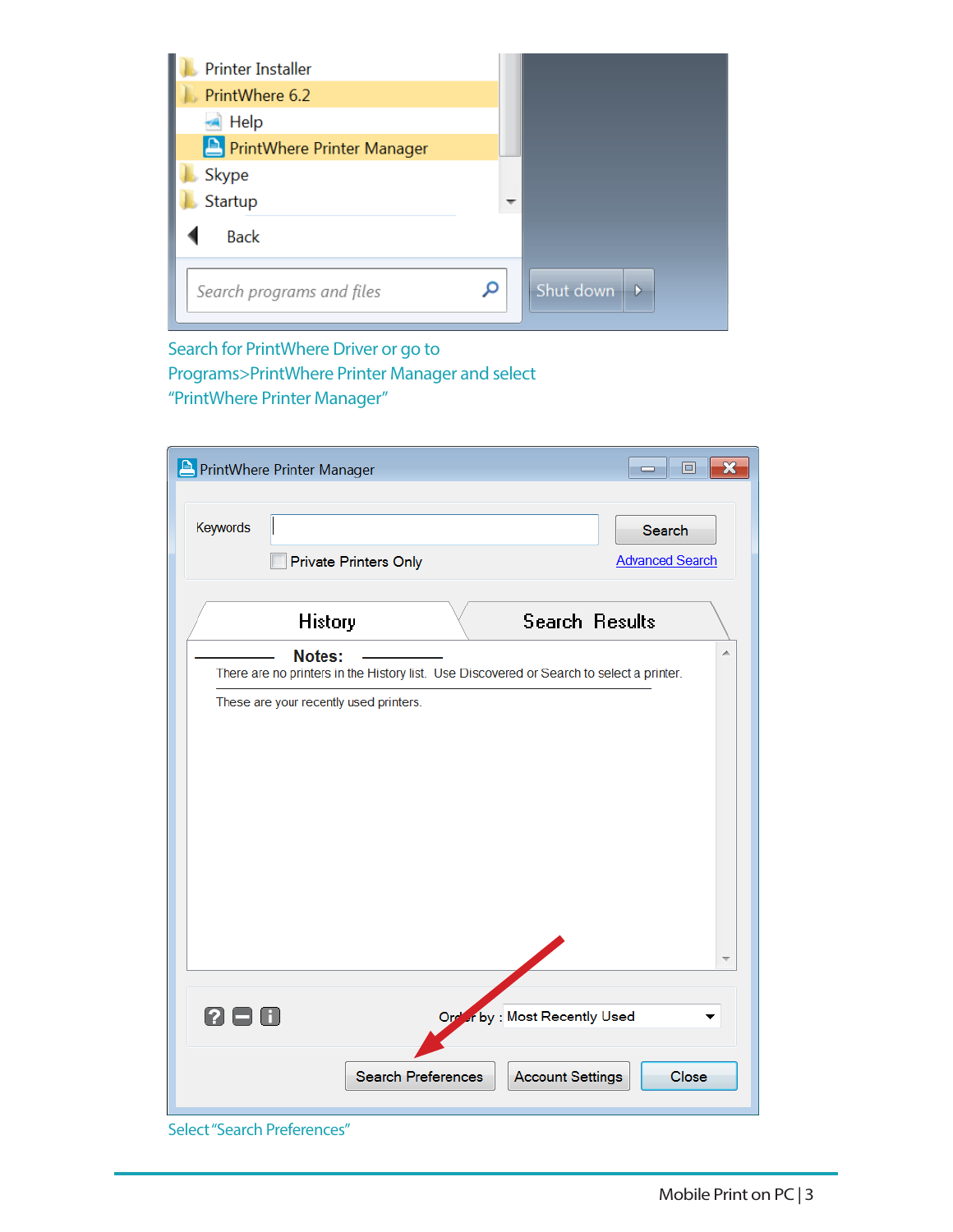| Search Preferences  | $\mathbf{x}$                                             |
|---------------------|----------------------------------------------------------|
| <b>Search Using</b> | <b>Service URL</b>                                       |
| Organization:       | https://realogy.printanywhere.com/cps                    |
| Address:            | Format: <host address="" ip="" name="" or="">/cps</host> |
| Category:<br>All    | <b>System Settings</b><br>▼                              |
|                     | Clear Hist<br>$\blacktriangledown$<br>Minimize to System |



### Click "OK"

| <b>PrintWhere Printer Manager</b> |                                                                                                    |                              | ▣                                       |
|-----------------------------------|----------------------------------------------------------------------------------------------------|------------------------------|-----------------------------------------|
| Keywords                          | <b>Private Printers Only</b>                                                                       |                              | <b>Search</b><br><b>Advanced Search</b> |
|                                   | <b>History</b>                                                                                     | <b>Search Results</b>        |                                         |
|                                   | Notes:<br>There are no printers in the History list. Use Discovered or Search to select a printer. |                              |                                         |
|                                   | These are your recently used printers.                                                             |                              |                                         |
|                                   |                                                                                                    |                              |                                         |
|                                   |                                                                                                    |                              |                                         |
|                                   |                                                                                                    |                              |                                         |
|                                   |                                                                                                    |                              |                                         |
|                                   |                                                                                                    |                              |                                         |
|                                   |                                                                                                    |                              |                                         |
|                                   |                                                                                                    |                              |                                         |
| 2 8 0                             |                                                                                                    | Order by: Most Recently Used |                                         |
|                                   |                                                                                                    |                              |                                         |
|                                   | Search Preferences                                                                                 | <b>Account Settings</b>      | Close                                   |
|                                   |                                                                                                    |                              |                                         |

Click "Account Settings"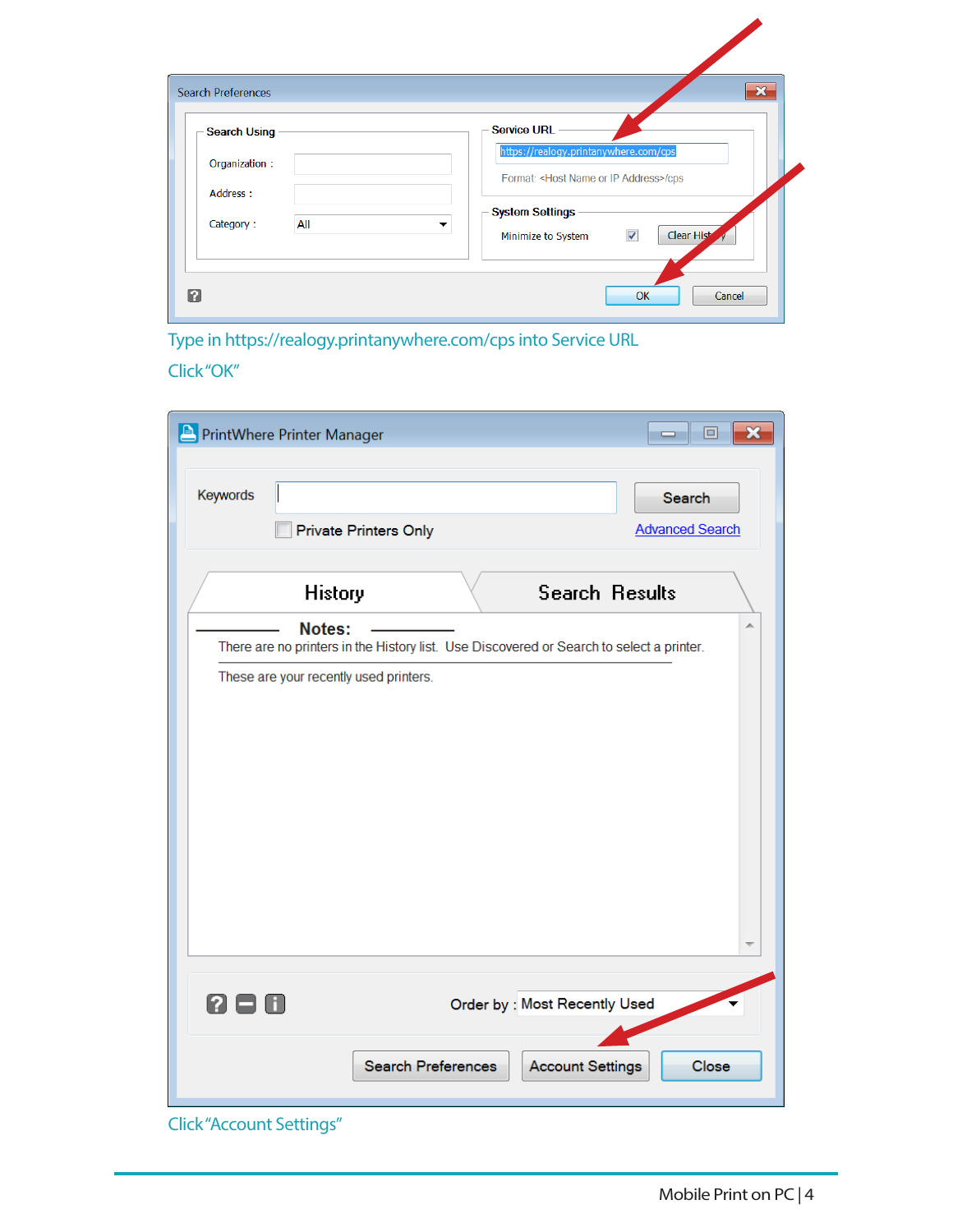| <b>Account Settings</b>                            |
|----------------------------------------------------|
|                                                    |
| System Login ID James                              |
| Username/Email Jame Parra@realogy.com              |
| Prompt for Creatitials:<br>$\overline{\mathsf{v}}$ |
| Clear Credentials<br>Validate<br>Edit              |
|                                                    |

Click "Edit"

| Sign out |
|----------|
|          |
|          |
|          |
|          |
|          |
|          |
|          |
|          |

#### Log in to your Realogy Account Optional - push or send text from your Okta account

| <b>Printer Installer</b>   |   |                                 |
|----------------------------|---|---------------------------------|
| PrintWhere 6.2             |   |                                 |
| $\triangle$ Help           |   |                                 |
| PrintWhere Printer Manager |   |                                 |
| Skype                      |   |                                 |
| Startup                    |   |                                 |
| <b>Back</b>                |   |                                 |
| Search programs and files  | Ω | Shut down $\ $ $\triangleright$ |

Re-Open Printwhere Printer Manager page by typing in "printw"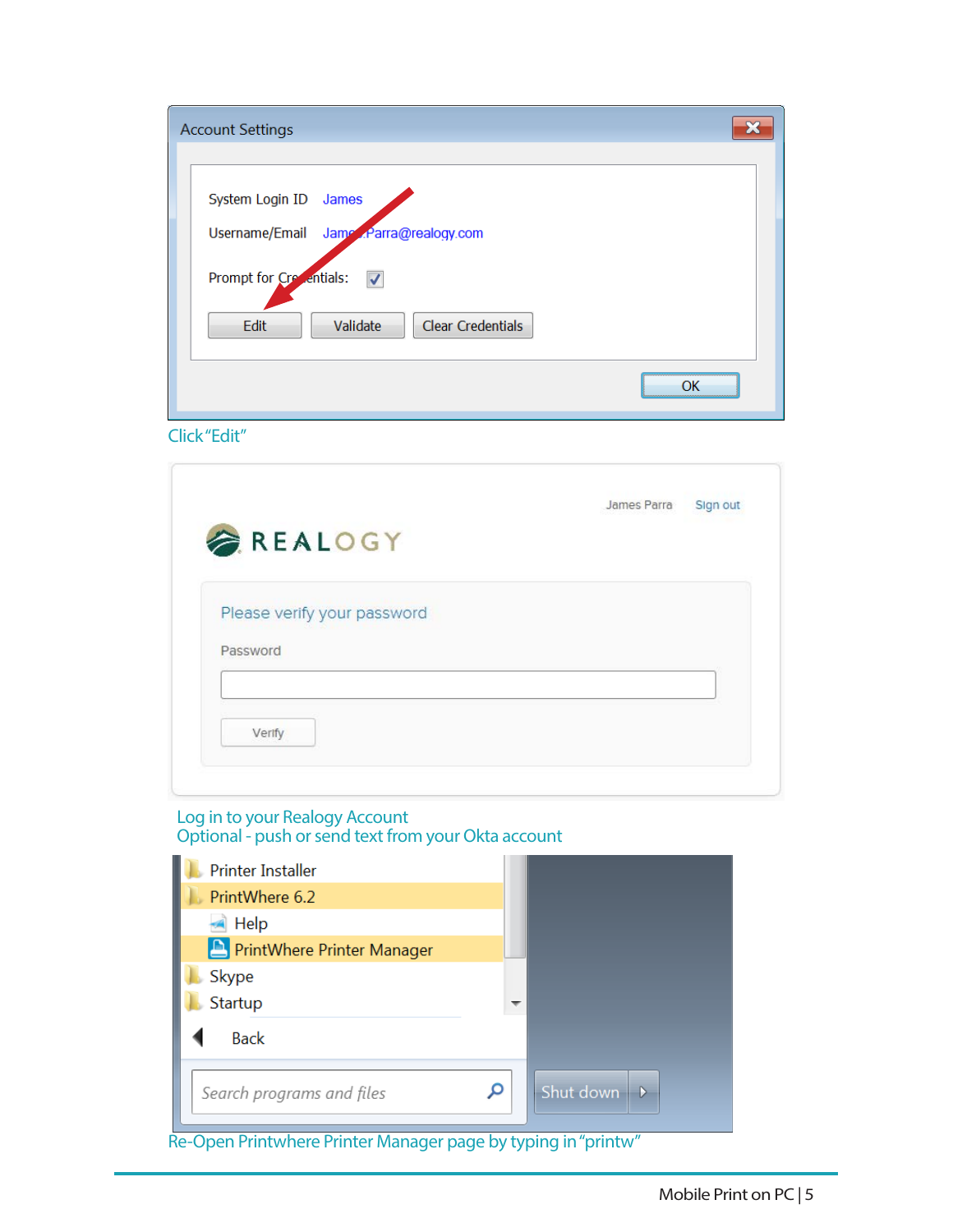

Click "Search" and all Printers will appear

Or if you know the name of the Printer you can type it in the keyword/search box



Highlight printer and choose "Select"

Click "Yes" to install printer

Your printer is installed and called "PrintWhere6.2"

You can print as usual with file>print>PrintWhere6.2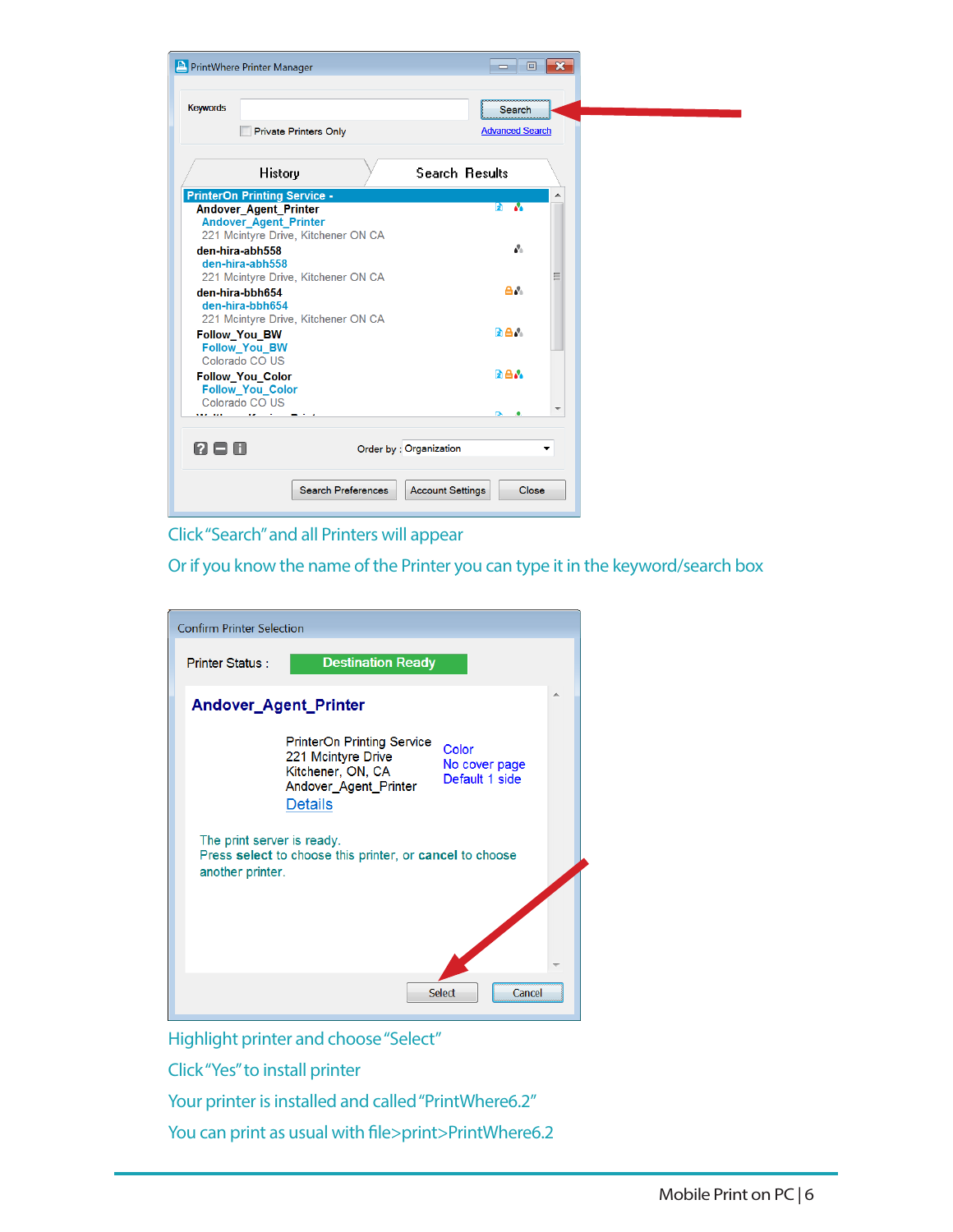| ×<br><b>PrintWhere 6.2 Properties</b> |                            |                      |                       |  |
|---------------------------------------|----------------------------|----------------------|-----------------------|--|
| Printer Paper Options About           |                            |                      |                       |  |
| <b>PrinterOn ID</b>                   |                            |                      |                       |  |
| den-hira-abh558<br>den-hira-abh558    |                            |                      | <b>Find a Printer</b> |  |
| Andover_Agent_Printer                 |                            |                      |                       |  |
| <b>Connection:</b>                    | Internet                   |                      |                       |  |
| <b>Description:</b>                   | den-hira-abh558            |                      |                       |  |
| Number:                               | 900953285214               |                      |                       |  |
| Location                              |                            |                      |                       |  |
| Company:                              | PrinterOn Printing Service |                      | Operation Hours       |  |
| Address:                              | 221 Mcintyre Drive         |                      |                       |  |
|                                       | Kitchener, ON. CA          |                      |                       |  |
|                                       |                            |                      |                       |  |
| <b>Vicinity:</b>                      |                            |                      |                       |  |
| <b>Options</b>                        |                            |                      |                       |  |
| Ink:                                  | <b>Black And White</b>     | <b>Cover Page:</b>   | <b>Disabled</b>       |  |
| Page Limit:                           | No page limit              | <b>Release Code:</b> | <b>Disabled</b>       |  |
| Model:                                | PrinterOn Inkjet           |                      |                       |  |
|                                       |                            | OK                   | Cancel<br>Help        |  |

To change Printers use the drop down arrow to select desired Printer> select ok

| Delivery Options - PrinterOn                                        |                                                              |  |  |  |
|---------------------------------------------------------------------|--------------------------------------------------------------|--|--|--|
|                                                                     | Job Details Options and Info.                                |  |  |  |
|                                                                     | den-hira-abh558                                              |  |  |  |
| Pages:<br>$\mathbf{1}$<br>Reference #: 1001954<br>Job Status: Ready | Document: Microsoft Word - This is a test of mobile printing |  |  |  |
| Privacy Release                                                     |                                                              |  |  |  |
| Name                                                                | James.Parra@realogy.com                                      |  |  |  |
| Method:                                                             | Automatic Printing                                           |  |  |  |
| Printer Information.                                                |                                                              |  |  |  |
| Company:                                                            | PrinterOn Printing Service                                   |  |  |  |
| Vicinity:                                                           |                                                              |  |  |  |
| Description:                                                        | den-hira-abh558                                              |  |  |  |
| Model:                                                              | PrinterOn Inkjet                                             |  |  |  |
| Job                                                                 |                                                              |  |  |  |
| Paper Size                                                          | Letter                                                       |  |  |  |
| <b>Duplex Settings</b>                                              | Single Sided                                                 |  |  |  |
| Color Settings                                                      | <b>BW</b>                                                    |  |  |  |
| Cover Page                                                          | None                                                         |  |  |  |
|                                                                     | OK<br>Cancel                                                 |  |  |  |

You will receive this confirmation screen when your print job is ready for pickup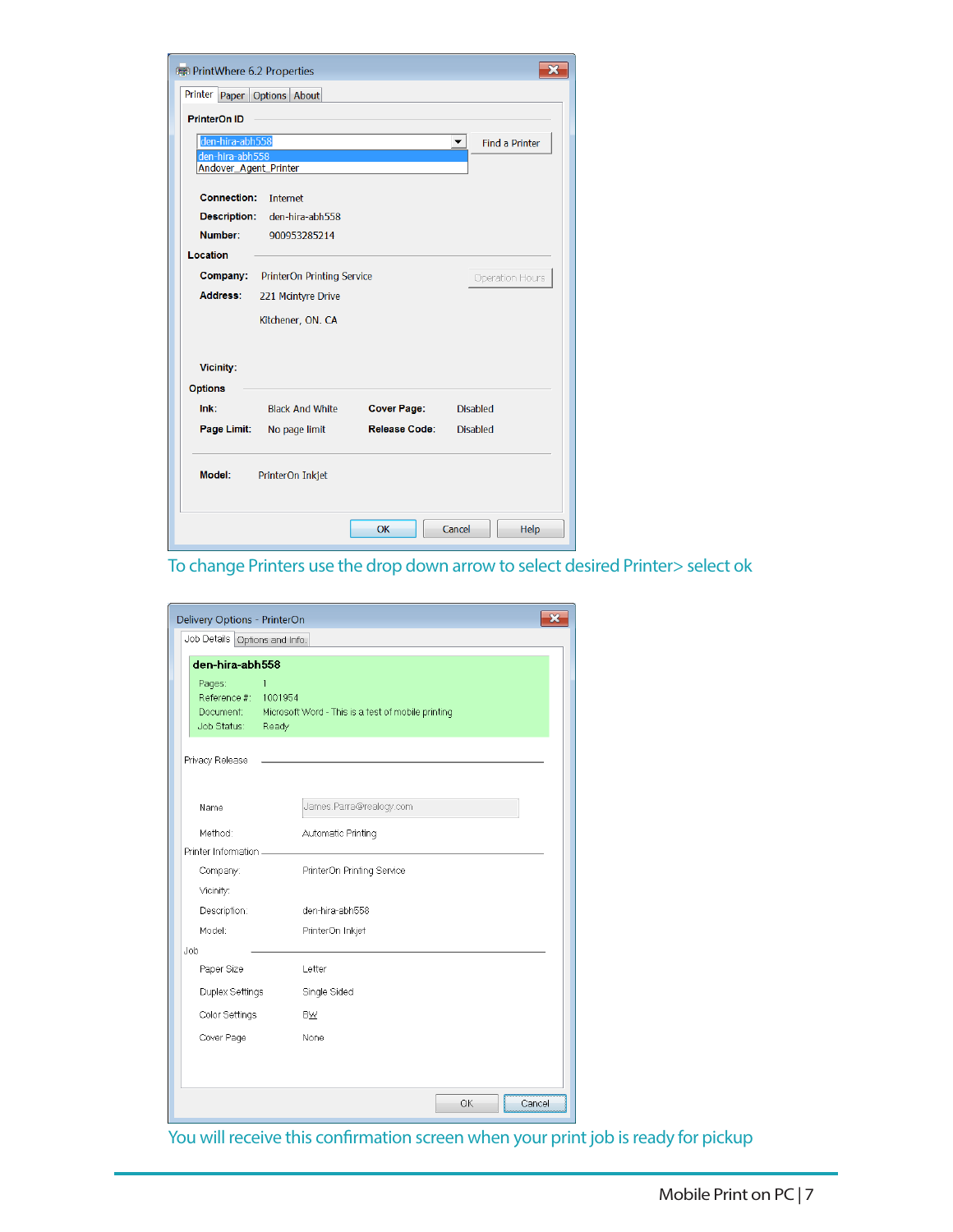## Copyright Notice

Copyright 2019 by X–Central, LLC.

All rights reserved. No part of this publication may be reproduced, stored in a retrieval system, or transmitted, in any form or by any means, electronically, mechanical, photocopy, recording, or otherwise, without the prior written position of X-Central, LLC.

Disclaimer:

X-Central, LLC makes no warranty with respect to the adequacy of this documentation, programs, or hardware, which it describes for any particular purpose, or with respect to the adequacy to produce any particular result. In no event shall X-Central, LLC be held liable for special, direct, indirect, or consequential damages, losses, costs, chargers, claims, demands, or claims for lost profits, fees, or expenses of any nature or kind.

Version 2.0 March 2019